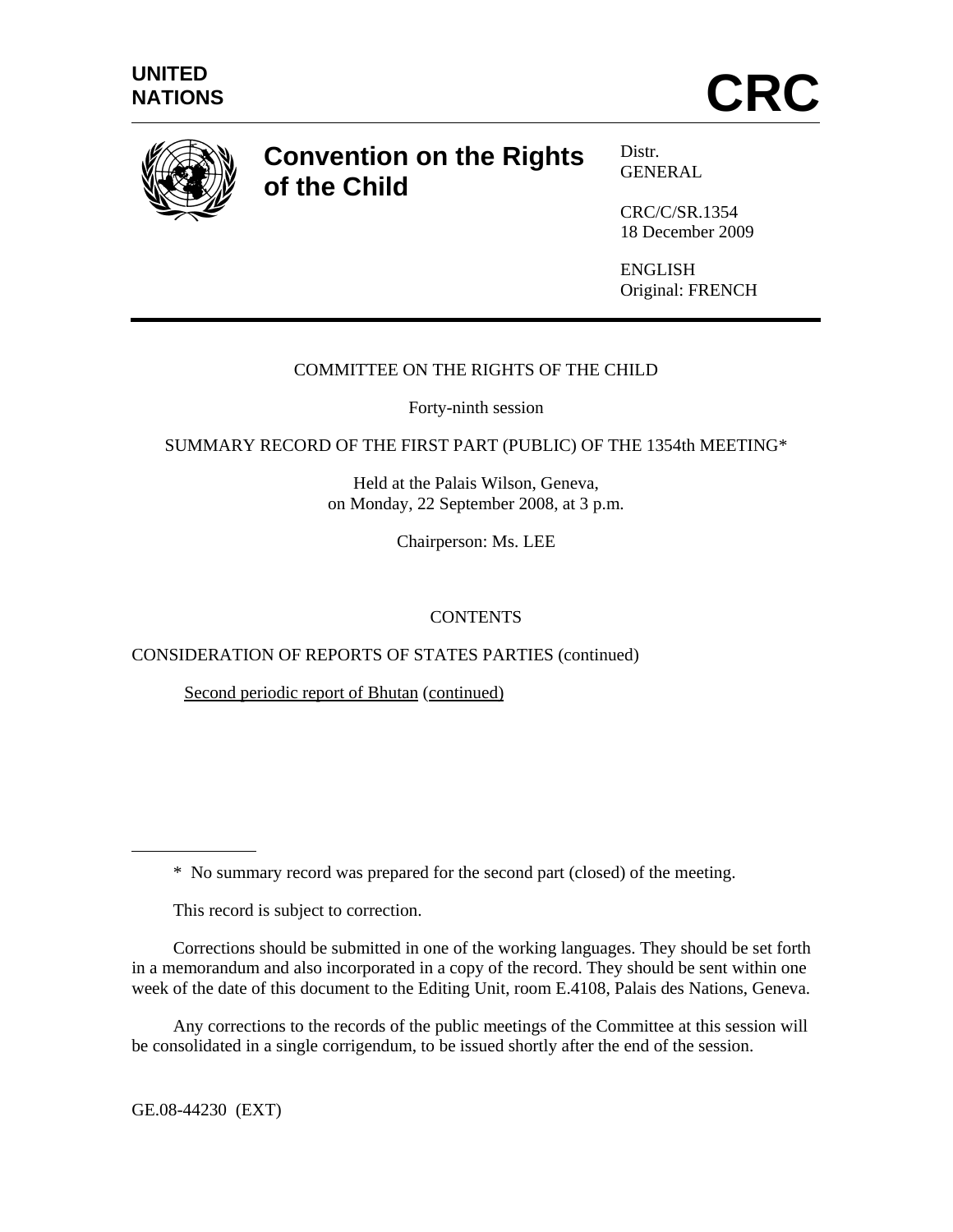#### The meeting was called to order at 3.05 p.m.

#### CONSIDERATION OF REPORTS OF STATES PARTIES (agenda item 4) (continued)

Second periodic report of Bhutan (CRC/C/BTN/2; CRC/C/BTN/Q/2 and Add.1) (continued)

1. At the invitation of the Chairperson, the delegation of Bhutan took places at the Committee table.

2. The CHAIRPERSON noted that the under-five mortality rate was very high and requested the delegation to indicate the basis for the State party's assertion in paragraph 204 of the second periodic report (CRC/C/BTN/2) that poor nutrition might be the underlying cause of half of the deaths of under-fives when, according to a non-governmental organization (NGO), Bhutan had no statistics on deaths of under-fives broken down by cause of death.

3. With reference to paragraphs 154 and 155 of the report, which stated that parents generally relied on the authorities to correct their children when they were in conflict with the law, she asked what action was taken to help such parents to take fuller responsibility for their children.

4. The report also contained contradictory information about the literacy rate: paragraph 308 stated that it was 60 per cent, while according to paragraph 341 it was 43 per cent. Clarification of the point would be welcome.

5. She noted that paragraph 402 of the report indicated that children in the 13-15 age group were allowed to perform certain types of work for a maximum of eight hours and asked whether that meant eight hours per day or per week and whether children who worked as golf caddies risked dropping out of school since golf was played during the daytime.

6. Mr. RAGBYE (Bhutan) said that Lhotsampas (southerners) made up more than 20 per cent of the population and were represented in all areas of public life. None of the minorities living in Bhutan suffered any systematic discrimination.

7. With regard to the reunification of refugee children living in the camps in Nepal with their families in Bhutan, he said that the Government had not as yet received any requests for family reunification from refugees in the camps, where there were no children aged under 18 separated from their parents.

8. Mr. CHOPHEL (Bhutan) said that the National Commission for Women and Children had been established in response to the recommendation made by the Committee following its consideration of Bhutan's initial report (CRC/C/108, para. 437) that the CRC Task Force should be replaced. The Commission, whose mandate covered not only the Convention on the Rights of the Child but also the Convention on the Elimination of All Forms of Discrimination against Women, comprised 11 members representing the Government, the forces of law and order, the judicial system, the health and education systems, the social sector, civil society and the private sector. It had a dual function: to coordinate and monitor activities related to the rights of women and children and the preparation of the reports to the relevant treaty bodies; and to receive and consider complaints of violations of the rights of women and children. In August 2008 the Cabinet had accorded the Commission independent status, but it had to be admitted that it was not yet fully independent. However, its degree of independence did enable it to criticize from the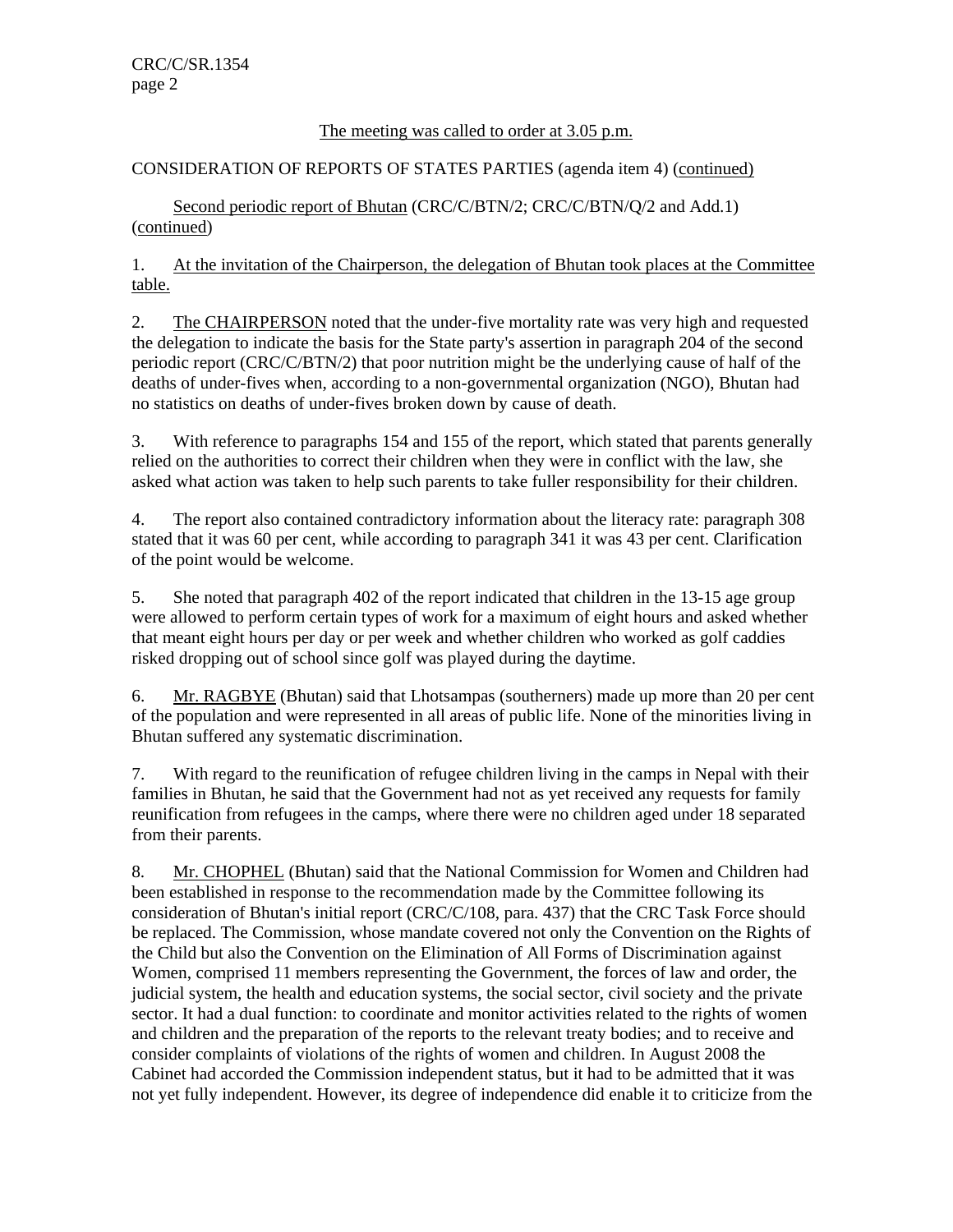inside the system's various defects. Generally speaking, all the proceedings arising from complaints to the Commission resulted in the conviction of the guilty parties.

9. Mr. ZERMATTEN noted that, in addition to the National Commission for Women and Children, the Government had created a committee for women, children, youth and sports. He would like to know whether that committee had any links with the National Commission.

10. The CHAIRPERSON said that she was not clear about the independence of the National Commission and asked whether it was not in fact a coordination body or a body for monitoring the rights of the child.

11. Mr. CHOPHEL (Bhutan) said that at the time of the creation of the National Commission in 2004 the Government had seen fit to place it under the authority of the Ministry of Health for a provisional period of six months. On the expiry of that period the Commission's personnel, except for its budget director, had been detached from the Ministry. Finally, in August 2008, the new Government had decided that the budget director should no longer work under the auspices of the Ministry; since then the national Commission had been independent financially as well as administratively.

12. Several parliamentary committees with responsibilities including inter alia young people, women, and sports had been established by the new Government; the National Commission was now trying to acquaint them with the content of the Convention on the Rights of the Child and the Convention on the Elimination of All Forms of Discrimination against Women. For the moment, the National Commission did not know exactly how and in what areas it would was to collaborate with the parliamentary committees. Information on the matter would be provided later.

13. With regard to the National Commission's two areas of competence, i.e. coordination and monitoring, he said that since Bhutan did not have a ministry responsible for women and children, the Commission was obliged to perform a dual function, for it was the only body capable of preparing reports for the Committee on the Rights of the Child or the Government. However, that situation had no influence on its room for manoeuvre with regard to the proceedings which it initiated in respect of the complaints which it received. It was to be hoped that in time the Commission would be able to limit itself to dealing with complaints from individuals and that a separate organ would be created to discharge the State's obligations with respect to the preparation of reports.

14. On the question of the application of the Convention by the courts, he said that he had taken part in the work of harmonizing domestic legislation with the Convention and that most of the provisions of the law which were incompatible with the Convention had been amended. However, when the National Commission had begun to bring complaints before the courts, it had had to make it very clear to the judges that the best interests of the child went further than the requirements of domestic legislation; the judges had taken that point into consideration in their decisions.

15. Mr. CITARELLA (Country Rapporteur) said even if the National Commission was independent it could not take full advantage of that independence, for it could not monitor the activities of the State independently at the same time as it was coordinating them.

16. Mr. CHOPHEL (Bhutan) said that the dual function was an advantage rather than a drawback since it allowed the Commission to examine the activities of the State with a critical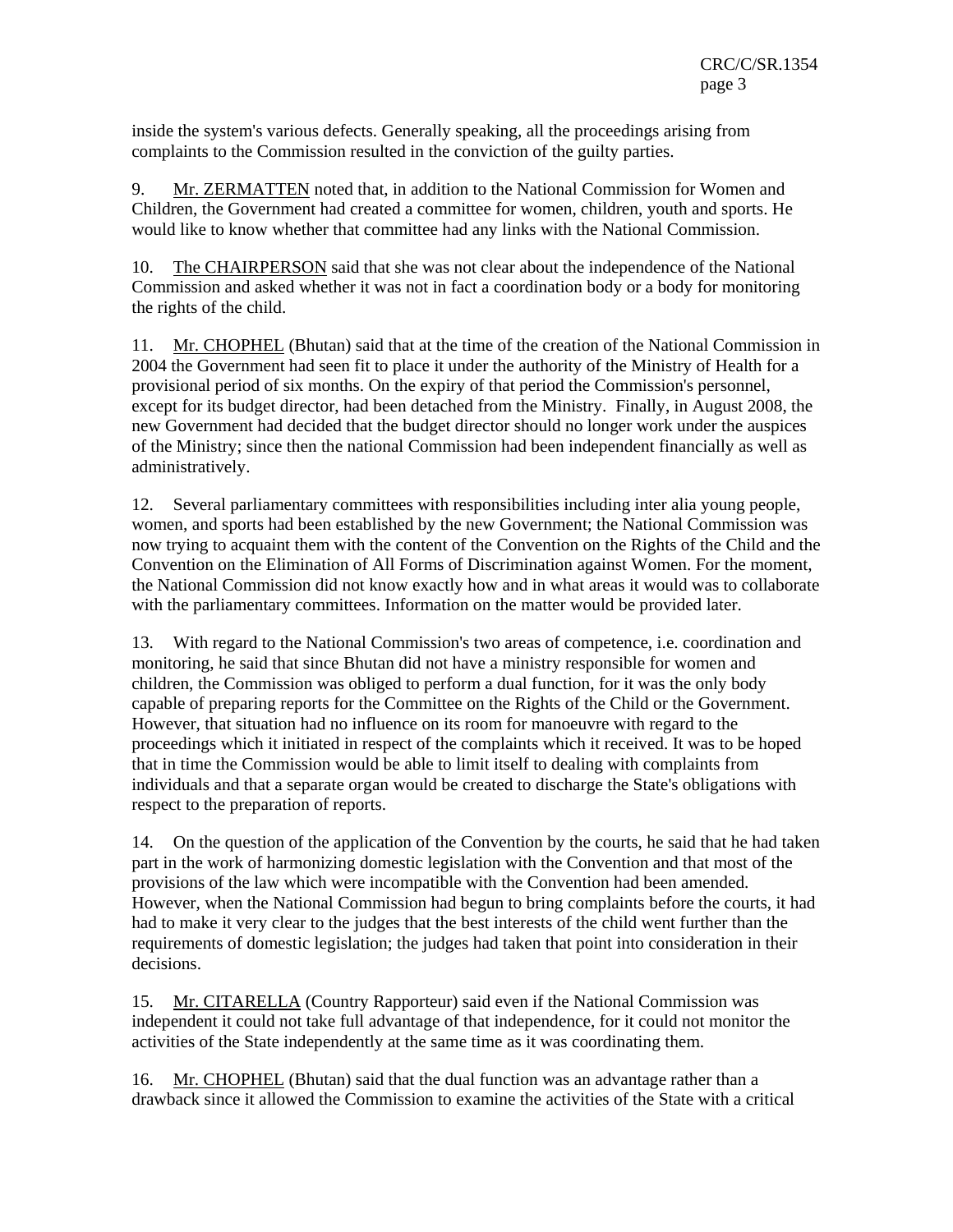eye from within the system. During the period when the Commission had not been independent of the Ministry of Health problems had arisen in connection with the mobilization of resources, but the Commission now enjoyed total financial independence. And in a small country like Bhutan collaboration worked better than confrontation: that was the path which the Commission had elected to take.

17. There was a traditional system for registering births and deaths, but as the proportion of children born in hospital was very small owing to the country's unusual geographical features few children had a birth certificate. However, the allegation that the lack of a birth certificate was used as a pretext for denying children access to health care was totally unfounded.

18. The media scene had changed since the submission of the first periodic report: there were now four national newspapers and five radio channels, and all the regions had access to television and the Internet. At the beginning of 2008 the National Commission for Women and Children and a media association had drawn up rules for reporting violations of the rights of women and children and for protecting the victims' privacy and rights. The Government ensured that no offensive material was disseminated in the media.

19. Mr. ZERMATTEN asked whether Bhutan had any programmes, broadcasts or publications aimed at promoting the Convention and offering a new image of children and their problems.

20. Mr. CHOPHEL (Bhutan) said that the collaboration between the media and the National Commission, the radio and television services and the newspapers had provided more space for women's and children's issues and helped to publicize the provisions of the Convention.

21. The preparation of the periodic report had prompted a widespread debate among NGOs, civil society organizations, the media, teachers, parents and members of parliament which had addressed many questions relating to the rights of the child.

22. A telephone network had been establish to facilitate access to the system for complaint registration and response.

23. As part of the effort to publicize the Convention, the Chief of Police went to schools to explain what the rights of the child meant and to familiarize children and young people with the notion of responsibility. A campaign entitled "Know the law to know your rights" was being carried out with UNICEF support.

24. The CHAIRPERSON said that she was worried about the fact that the work of publicizing the Convention in the schools was in the hands of the police.

25. Mr. KOTRANE asked whether it might be wise for the police unit for the protection of women and children to have some social workers and teachers among its staff.

26. Mr. CHOPHEL (Bhutan) said that the dissemination of the Convention was not the exclusive responsibility of the police or the Judiciary and that members of the forces of law and order and of the Judiciary were trained in the rights of the child. The function of the unit for the protection of women and children, which had been set up in collaboration with the National Commission for Women and Children, was to ensure that the forces of law and order took the rights of women and children into consideration.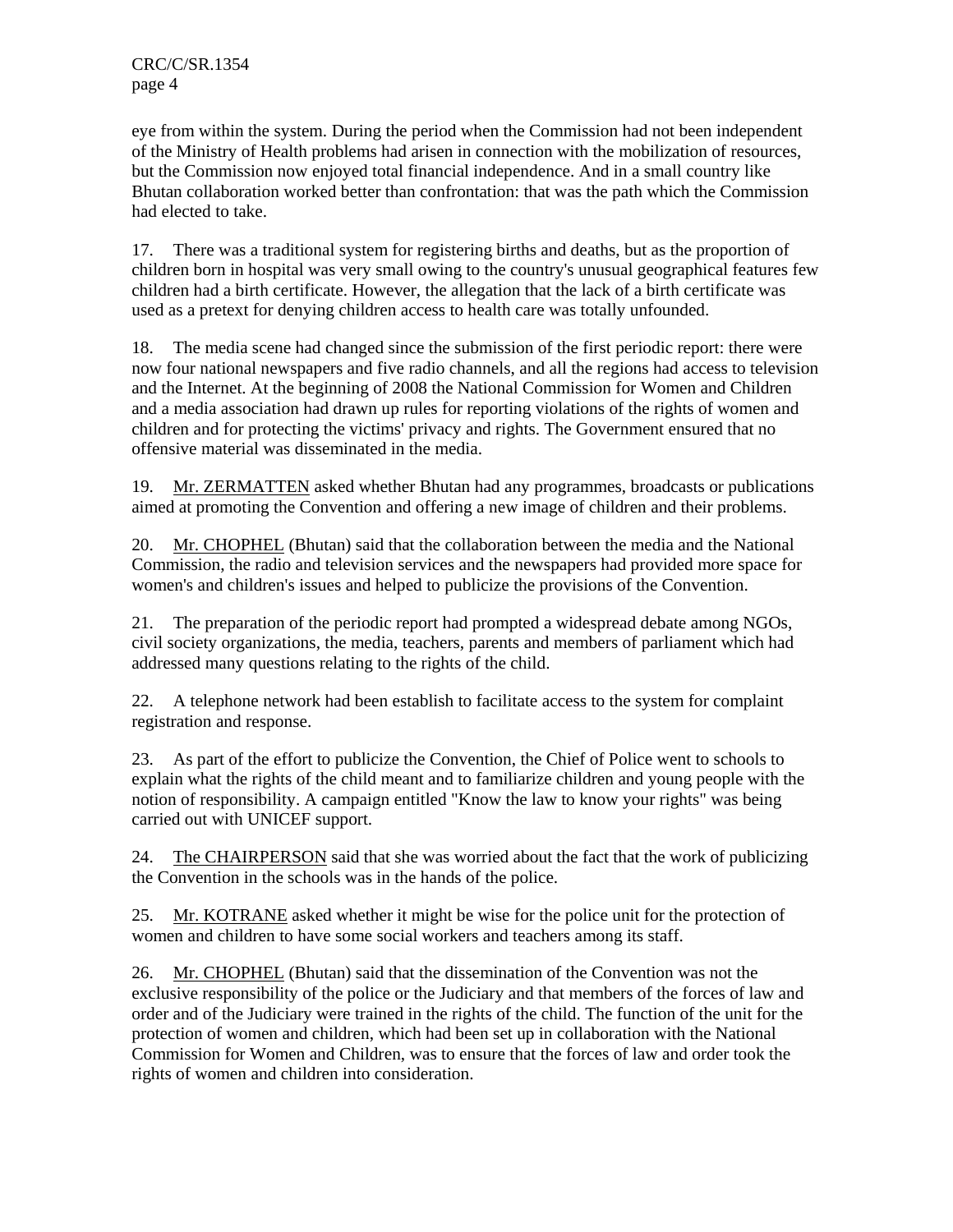27. Ms. ORTIZ said that it was a good thing for the police to be aware of the rights of the child and to help to publicize the Convention among women and children, but it would be desirable to create local services, with links to the National Commission, to protect and promote the rights of women and children.

28. Ms. AIDOO asked what the State party was doing to train social workers to work together with the police in the unit for the protection of women and children.

29. Mr. CHOPHEL (Bhutan) said that police officers and judges had been sent to Sri Lanka and Thailand, among other places, to study their arrangements for the protection of women and children.

30. The draft Child Care and Protection Act provided for the creation of a machinery for the rehabilitation and reintegration of children in conflict with the law and for the establishment of shelters, matters which had previously been entirely in NGO hands. The bill also provided for the institutionalization of the link between the State and NGOs.

31. Bhutan did not have an action plan aimed specifically at children, but children's needs were addressed in the new Five-Year Development Plan, which provided for separate budget allocations for the protection of children.

32. In order to bring Bhutan's legislation more closely into line with the international standards, discussions were being held on the possibility of raising to 13 years of the age of criminal liability, set at 10 years by the 2004 Penal Code.

33. Monastery education had been Bhutan's only form of education until the end of the 1950s. The monastery system continued to cater for many children. It was generally admitted that the system was too rigid and had not incorporated modern thinking on the rights of the child. The National Commission for Women and Children and the monastery authorities had been working together since 2006 with a view inter alia to introducing new forms of discipline and ensuring the use of modern teaching methods. A study visit had been made to Thailand, to schools whose teaching methods had been recognized by the United Nations Scientific, Cultural and Educational Organization (UNESCO), which had led to a discussion of the possibility of introducing those new methods in Bhutan's education system.

34. Ms. ORTIZ asked whether there were clear rules on discipline and, if so, whether they had been approved by the National Commission. She also wished to know whether a child could be sent to a monastery by court or administrative order and how many children lived in monasteries.

35. Mr. CHOPHEL (Bhutan) said that some schools were subject to the central monastic authorities while others were run by private religious authorities. It would be desirable for clearer operating rules applicable to all schools to be introduced in collaboration with the monastic authorities, but the available resources did not stretch that far, even with UNICEF support.

36. Mr. CITARELLA (Country Rapporteur) asked whether the monastery schools accepted only boys.

37. Mr. CHOPHEL (Bhutan) said that there were monasteries for boys and convents for girls. The Expert Committee of the monastic authorities included a nun to represent convent girls and women.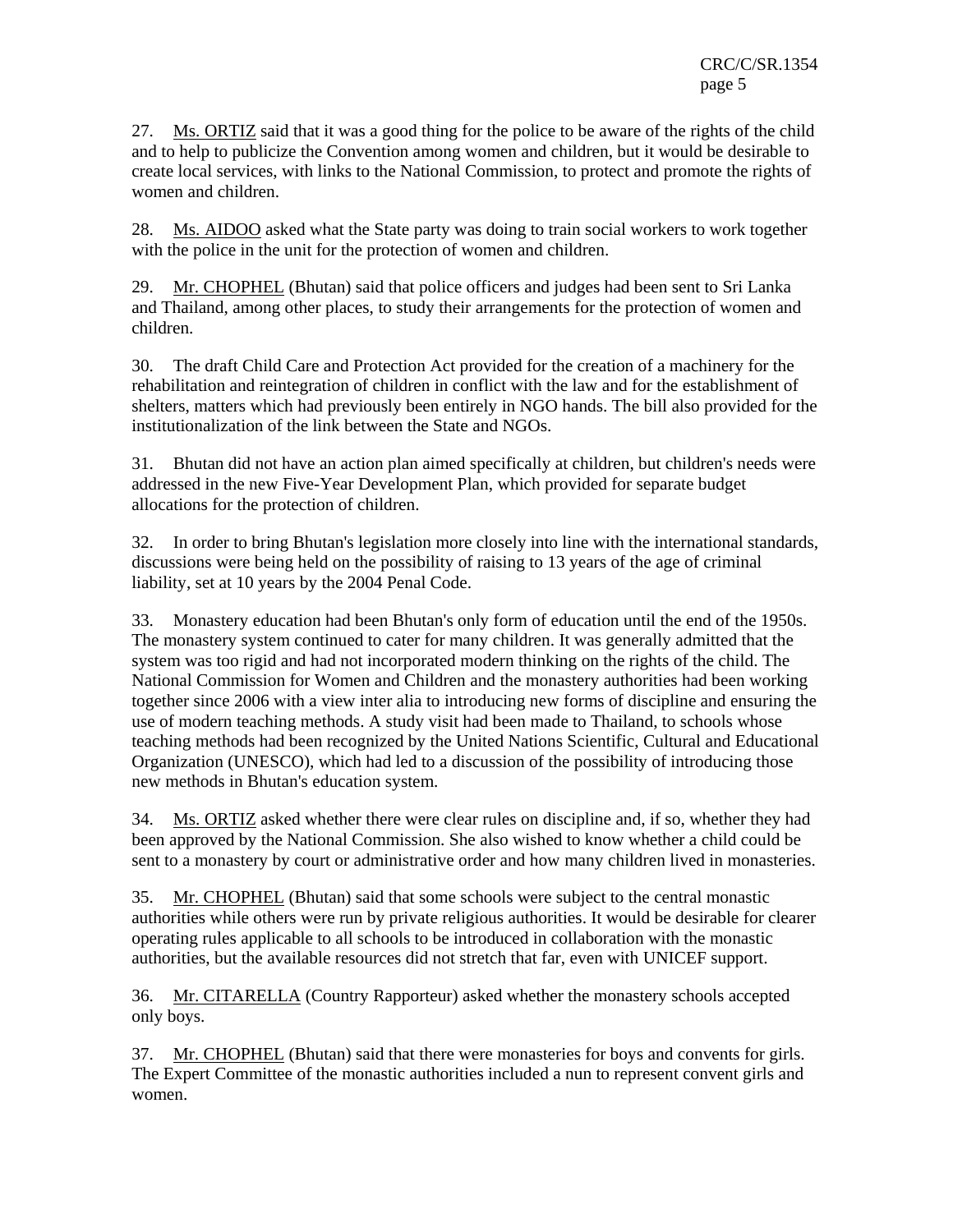38. Some 14,000 children attended schools run by the monastic authorities and the schools of the private monastery system. A census was currently being taken of the pupils attending monastery schools.

39. Mr. KOTRANE asked whether children from minorities had the right to be educated in their own religion and language.

40. Mr. CHOPHEL (Bhutan) said that there were schools for adherents of the Hindu religion, in the south of the country.

41. Bhutan had attained the health-for-all objectives in respect of primary health care. However, access to secondary and tertiary health care was still impeded by a lack of infrastructure and human and financial resources. Bhutan was short of doctors, and some patients had to be sent abroad for treatment at the State's expense; hence the plan to establish a medical school.

42. There were no institutions providing local health care, mental health care or care for persons with disabilities, the provision of which was still dependent on local initiatives.

43. Owing to the shortage of medical personnel, the public authorities were beginning, with the assistance of partners such as the World Health Organization (WHO), to establish telemedicine programmes, especially in the hospitals in the remotest regions.

44. Malnutrition in Bhutan was due less to a lack of food than to a poor diet. It was particularly high in the east of the country, where there was also a serious problem of alcoholism which had prompted the authorities to try to reduce the local production of alcohol. The current regulations on maternal breastfeeding were based on the international standards. They provided for four months' maternity leave and for a period of exclusive breastfeeding, also of four months. Paternity leave, currently five days, had also been introduced.

45. The adoption regulations currently covered only adoptions within the country, for the question of intercountry adoption had not arisen; but the situation was changing. Before authorizing an intercountry adoption the court in question must obtain the consent of the National Commission for Women and Children.

46. The proportion of the population classified as poor had been estimated at 32 per cent in 2004; the latest statistics put it at 23 per cent. Some progress had thus been made. It should be pointed out that the fight against poverty lay at the heart of the five-year development plans.

47. The launching of the Secretary-General's Study on Violence against Children had prompted a number of events and developments in South Asia, such as the establishment of a regional forum on violence against children, of which Bhutan was a member.

48. Some reports might give the impression that drug addiction was widespread in Bhutan. However, a close examination of the figures showed that not to be the case. A number of bodies had been created, including an agency to combat drug addiction and a special police unit, and there was a rehabilitation centre to treat addicts.

49. Ms. AIDOO asked whether the five-year development plans included specific measures to combat child poverty. She noted that almost 10 per cent of young people were unemployed and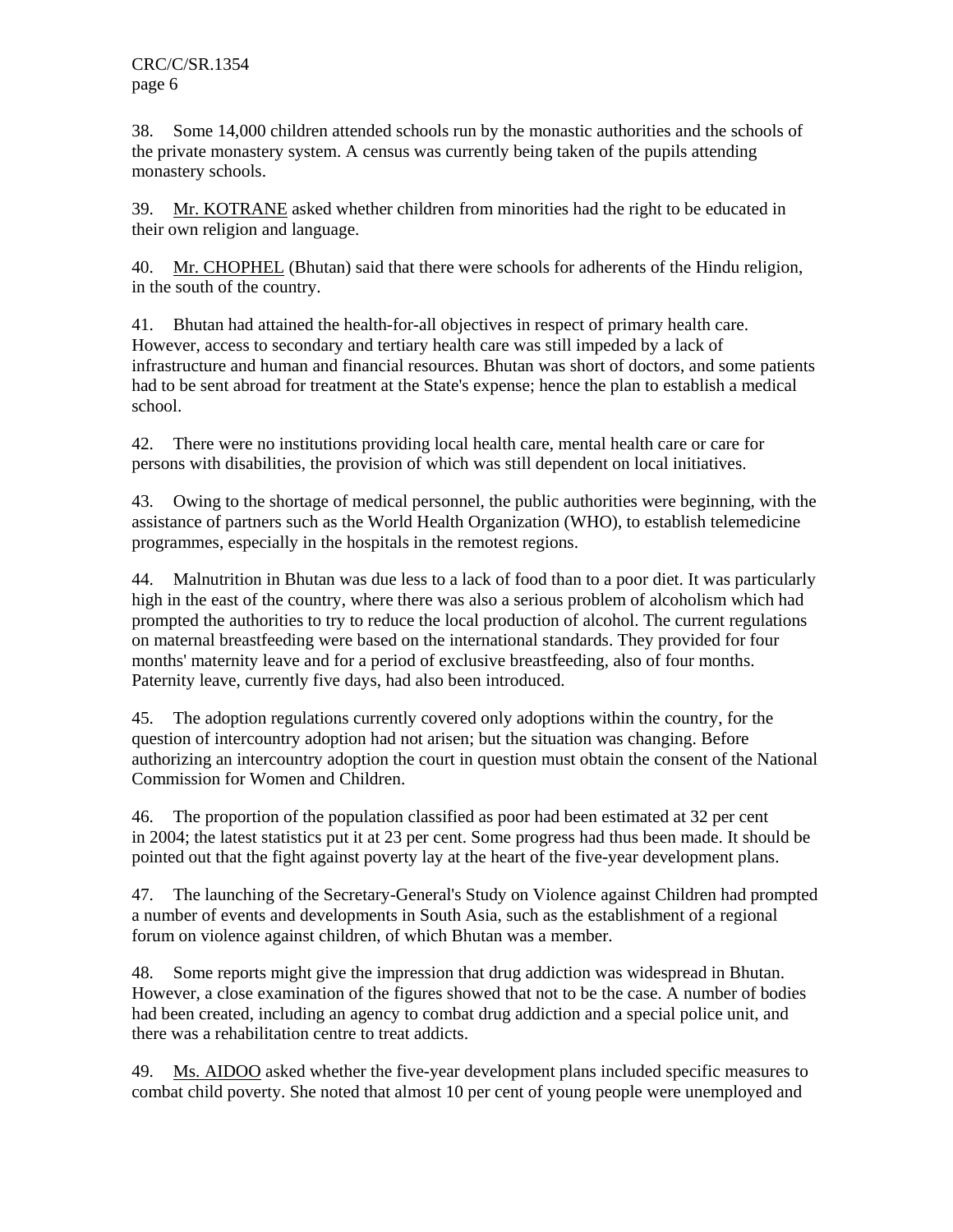that many children worked, in particular as domestic servants, from age 11 in some cases. Such children must be staying away from school, a situation which perpetuated their poverty.

50. Mr. ZERMATTEN asked what impact the anti-addiction measures were having and whether there was a policy on the prevention of drug addiction.

51. Mr. KRAPPMANN asked whether the new Five-Year Development Plan included education and food programmes specifically for poor families and children.

52. Mr. CHOPHEL (Bhutan) said that, strictly speaking, the new Plan did not include any strategies designed specifically to reduce child poverty, for it was based on the principle that the reduction of poverty among families and communities in general would necessarily benefit children.

53. The anti-addiction policy was focused on prevention and sought to reduce both the supply and the demand for drugs. The drug-trafficking problem was aggravated by three factors: the porosity of Bhutan's borders with neighbouring countries; the proximity of the Golden Triangle; and the large number of immigrant workers, most of them from India. Young addicts were treated by the child protection units and were regarded as victims rather than as offenders.

### The meeting was suspended at 4.30 p.m. and resumed at 4.40 p.m.

54. Mr. WANGA (Bhutan) said that few disaggregated data on child labour had been produced as yet and that no official study of the subject had been made. However, every year the Ministry of Labour and Human Resources conducted a manpower survey; for 2008 he had requested the division responsible for the survey to include a questionnaire on child labour. Although Bhutan was not a member of the International Labour Organization (ILO), it had already held two rounds of discussions with the ILO office in New Delhi and was receiving ILO technical assistance. For example, the Labour and Employment Act had been drafted with the help of an ILO expert.

55. The usual age for admission to employment in Bhutan was 18 years but, in view of the economic situation and the fact that some children left school before age 18, it had proved necessary to draft regulations on the forms of work which children in the 13-17 age group could perform. Such children were authorized to take some 30 different jobs, including golf caddie. However, the scope for caddying was limited as Bhutan had only two golf courses, which were open only in the evenings and at weekends. Children working as caddies could continue their education without difficulty.

56. According to the most recent survey, Bhutan's unemployment rate was 3.7 per cent.

57. Ms. AIDOO asked for details of the youth unemployment rate.

58. Mr. PARFITT said that he wished to know what the Government was doing to provide training for young people who had left school.

59. Mr. WANGA (Bhutan) said that the Ministry of Labour and Human Resources was responsible for the vocational training of young people who had left the education system. There were several other public and private training establishments in addition to the eight vocational training institutions managed directly by the Ministry. An apprenticeship system had also been established in partnership with employers. The Department of Youth and Sports of the Ministry of Education also offered training programmes.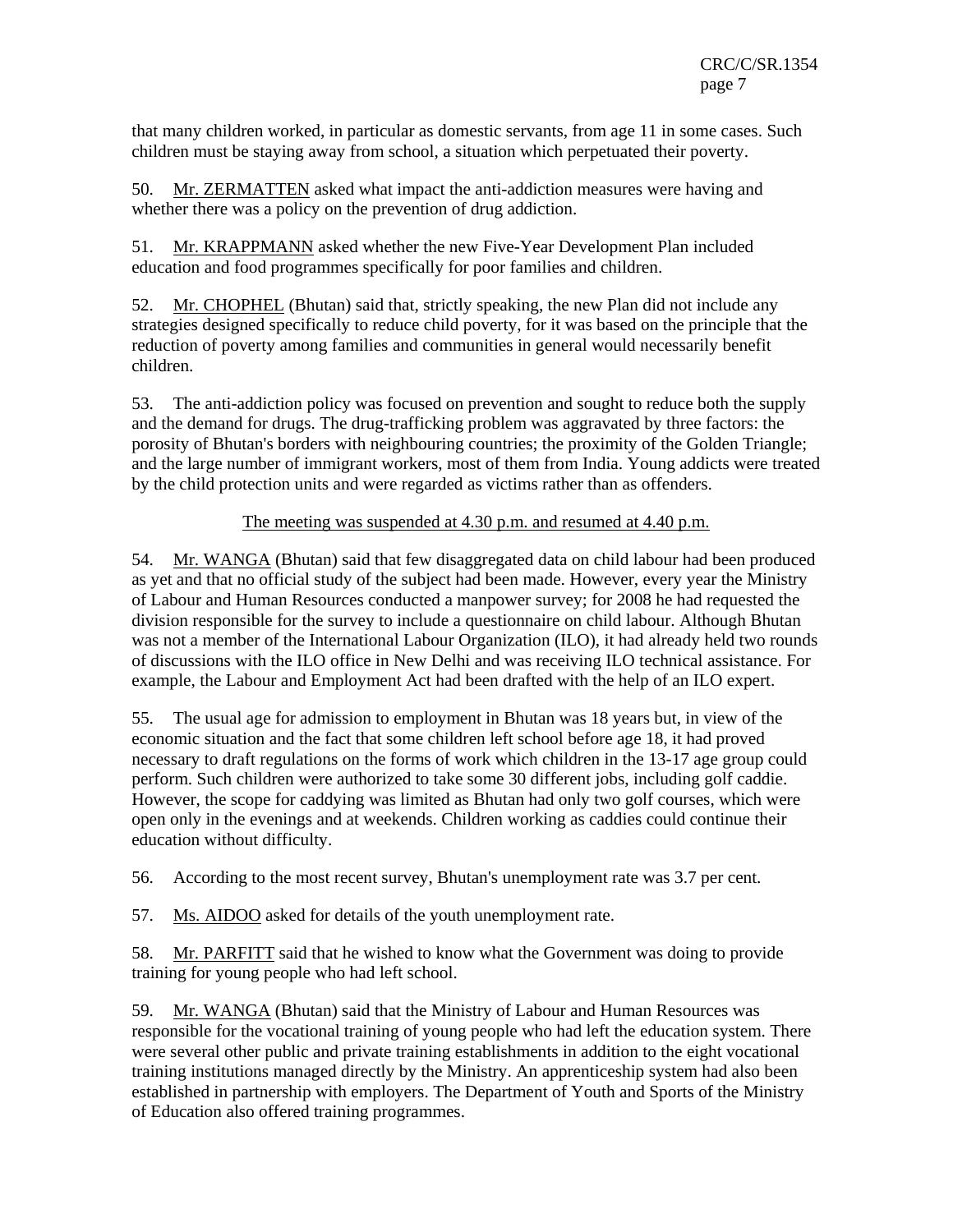60. The employment of children as domestic servants was not covered by any regulations. The authorities hoped that the number of under-thirteens employed as domestic servants would decline once the Government had adopted the regulations on the acceptable forms of work for children.

61. Mr. KOTRANE said that by prohibiting in its new legislation the employment of underthirteens as domestic servants the State party was implicitly authorizing the recruitment of children aged over 13 to do that kind of job, even though domestic work was hard and could harm children's health.

62. Mr. WANGA (Bhutan)said that the new employment bill took account of the ILO standards, so that the work performed by children in the 13-17 age group would be subject to a number of restrictions. such children could not in fact work more than five hours a day or perform work which might impair their health, safety or morals.

63. Ms. AIDOO said that under ILO Convention No. 138 on the minimum age for admission to employment minors could perform only light work, which must moreover be supervised by a State organ; that did not happen in the case of domestic work.

64. Mr. POWDYEL (Bhutan) said that in its Tenth Five-Year Development Plan Bhutan had set the target of enrolling all children in school by 2013, i.e. two years before the date fixed for the attainment of the Millennium Development Goals. Since the current enrolment rate was 88 per cent, new schools would have to be established to receive the remaining 12 per cent of children, most of whom lived in rural areas.

65. An effective system of non-school education had also been put in place for persons who for a variety of reasons had not been able to attend school in their younger days. Thirty-three per cent of persons who had not attended school in childhood were currently being taught in establishments of that type, the aim being to achieve a rate of 80 per cent by the end of the Tenth Five-Year Development Plan. The "bigger classes" system had been introduced for that purpose: it consisted of the creation, apart from the classes for adults, a school run by just one teacher in a temple or other suitable village building. Moreover, five additional schools had been opened during the 2007/08 school year to cater for 350 pupils lacking access to education. There were also plans to recruit more teachers, for the teacher shortage was one of the reasons why not all children were able to go to school and why at times the quality of education left something to be desired.

66. In 1974 basic education had lasted for six years, after which pupils had no difficulty in finding jobs. The period of basic education had been increased to eight years in 1988 and then to 10 years in 1998.

67. The Constitution did not state expressly that education was compulsory, but in practice Bhutan's accession to the Convention on the Rights of the Child and its joining of the Education for All movement obliged to work towards the introduction of universal basic education.

68. Mr. KRAPPMANN said that he welcomed the ambitious objectives which the State party had set itself with regard to education but noted that the chief problem was the high repetition and dropout rates at the end of the fifth grade and again at the end of the seventh grade. He would like to have further information about the practice of requiring children wishing to attend school in